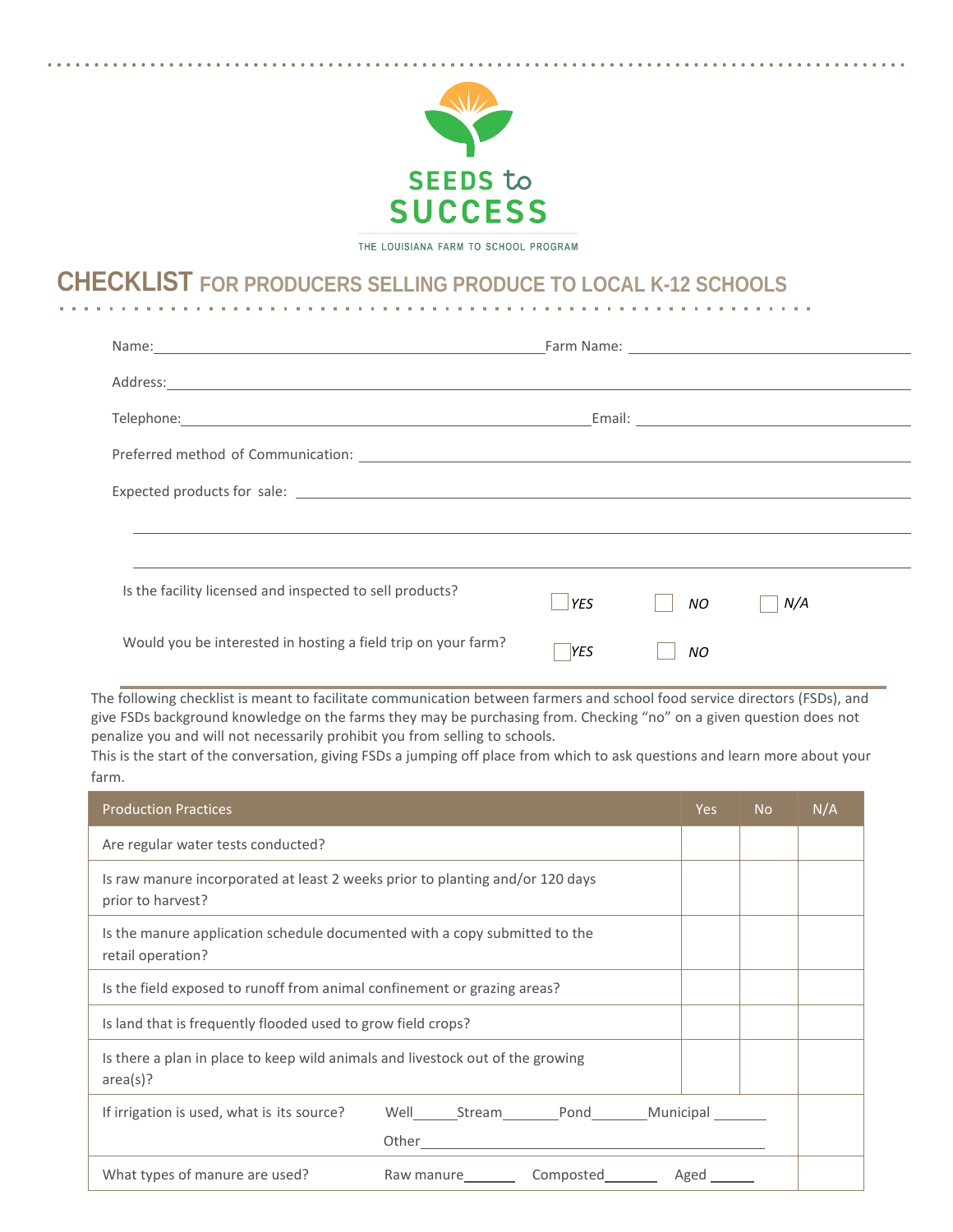| <b>Product Handling</b>                                                                                                                                                                         | Yes. | <b>No</b> | N/A |
|-------------------------------------------------------------------------------------------------------------------------------------------------------------------------------------------------|------|-----------|-----|
| Are storage and packaging facilities separated from growing areas?                                                                                                                              |      |           |     |
| Is there a risk of contamination with manure?                                                                                                                                                   |      |           |     |
| Are harvesting baskets, totes or other containers kept covered and cleaned/<br>sanitized before use and stored in areas protected from pets, livestock, wild<br>animals and other contaminants? |      |           |     |
| Is harvesting equipment/machinery that comes in contact with products kept as<br>clean as possible?                                                                                             |      |           |     |
| Are both food and non-food containers available and clearly marked?                                                                                                                             |      |           |     |
| Is dirt, mud, and other debris removed from product before packaging?                                                                                                                           |      |           |     |

| Transportation                                                                               | Yes | <b>No</b> | N/A |
|----------------------------------------------------------------------------------------------|-----|-----------|-----|
| Is product loaded and stored to minimize physical damage and risk of<br>contamination?       |     |           |     |
| Is transport vehicle well maintained and clean?                                              |     |           |     |
| Are there designated areas in the transport vehicle for both food and non-<br>food products? |     |           |     |
| Are products kept at appropriate temperature during transport?                               |     |           |     |

| <b>Facilities</b>                                                                                         | Yes. | <b>No</b> | N/A |
|-----------------------------------------------------------------------------------------------------------|------|-----------|-----|
| Is potable water/well tested at least once per year and results kept on file?                             |      |           |     |
| Is product protected as it travels from field to packing facility?                                        |      |           |     |
| Are packing areas kept enclosed?                                                                          |      |           |     |
| Are surfaces that come in contact with food regularly washed, rinsed with potable<br>water and sanitized? |      |           |     |
| Are appropriate packaging materials used?                                                                 |      |           |     |
| Do workers have access to toilets and hand washing stations with proper<br>supplies?                      |      |           |     |
| Are toilets and hand washing stations regularly serviced?                                                 |      |           |     |

| Worker Health and Hygiene                                                              | Yes | <b>No</b> | N/A |
|----------------------------------------------------------------------------------------|-----|-----------|-----|
| Are workers trained about hygiene practices and sanitation?                            |     |           |     |
| Are workers and visitors following good hygiene and sanitation practices?              |     |           |     |
| Are smoking and eating confined to designated areas separate from<br>product handling? |     |           |     |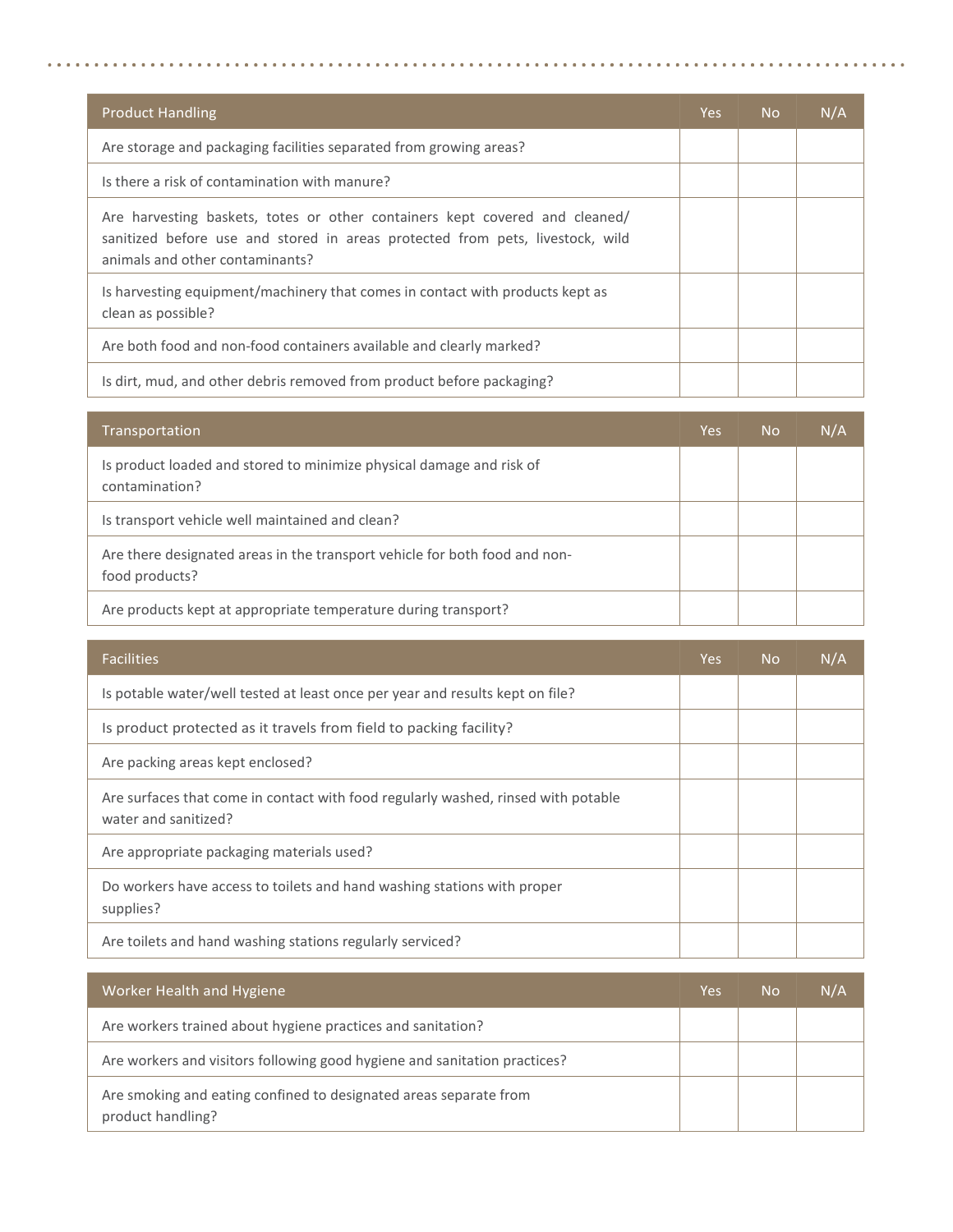## *Safety Checklist continued*

| Worker Health and Hygiene continued                                                                        | Yes. | <b>No</b> | N/A |
|------------------------------------------------------------------------------------------------------------|------|-----------|-----|
| Are workers instructed not to work if they exhibit signs of infection (i.e., fever, diarrhea,<br>$etc.$ )? |      |           |     |
| Do workers practice good hygiene by:                                                                       |      |           |     |
| - wearing clean clothing and shoes as appropriate for conditions?                                          |      |           |     |
| - changing aprons and gloves as needed?                                                                    |      |           |     |
| - washing hands as required?                                                                               |      |           |     |
| - covering open wounds with clean bandages?                                                                |      |           |     |

| Other                                          | Yes | <b>No</b> | N/A |
|------------------------------------------------|-----|-----------|-----|
| Are pesticides used? If yes, please elaborate: |     |           |     |
| Are herbicides used? If yes, please elaborate: |     |           |     |
| Other notes/comments/explanations:             |     |           |     |

I confirm that the information provided above is accurate to the best of my knowledge.

Signature: 2000 Contract and Contract and Contract and Contract and Contract and Contract and Contract and Contract and Contract and Contract and Contract and Contract and Contract and Contract and Contract and Contract an

Please Contact:

**Questions? CONSIDERED FOR A CONSIDERED FOR A CONSIDERED FOR A CONSIDERED FOR A CONSIDERED FOR A CONSIDERED FOR A CONSIDERED FOR A CONSIDERED FOR A CONSIDERED FOR A CONSIDERED FOR A CONSIDERED FOR A CONSIDERED FOR A CONS** 

*\*Adapted from the "Checklist for Retail Purchasing of Local Produce" by Iowa State University Extension.*

 Schools and Genuine Faux Farms, Tripoli, IA. University of Northern Iowa, Center for Energy and Environmental Education. Based on "Checklist for Retail Purchasing of Local Produce," prepared by Amy Casselman, graduate student; Catherine Strohbehn, PhD, RD, CP- FS, HRIM extension specialist; Sam Beattie, PhD, extension food safety specialist; Diane Nelson, extension communication specialist; and Jamie Compiled by Andrea Rissing, Northern Iowa Food & Farm Partnership Farm to School Coordinator, in consultation with Waverly-Shell Rock Community Quarnstrom, extension graphic design student.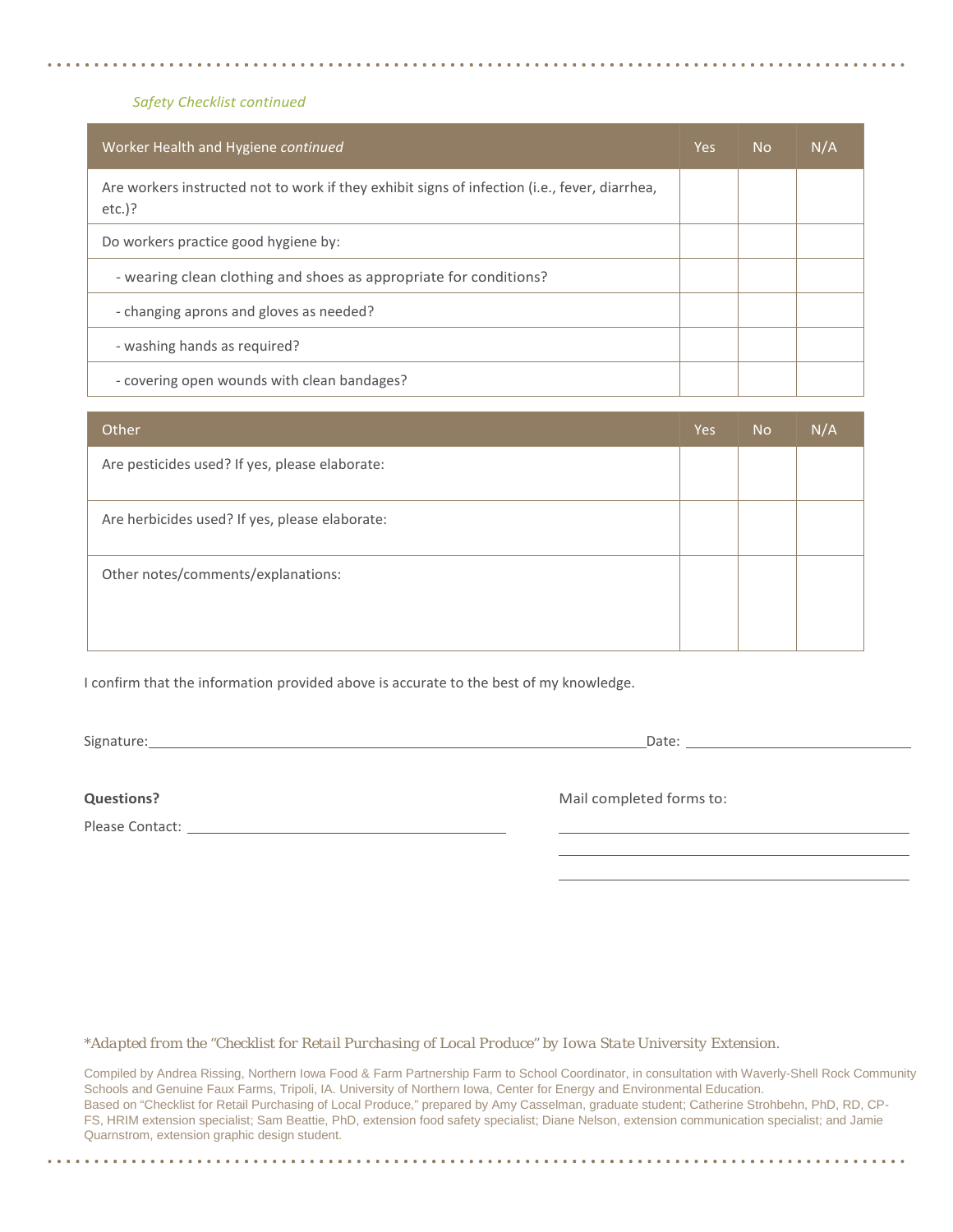## **OTHER PERTINENT QUESTIONS**

|                                                                                                                                                                                 | Yes | <b>No</b> | N/A |
|---------------------------------------------------------------------------------------------------------------------------------------------------------------------------------|-----|-----------|-----|
| Are you interested in supplying products to Louisiana Public Schools?                                                                                                           |     |           |     |
| Have you previously sold directly to schools or other institutions?                                                                                                             |     |           |     |
| What crops/products do you grow and when are the times throughout the year<br>that they are available?                                                                          |     |           |     |
| Do you have a price and/or availability sheet for your products?                                                                                                                |     |           |     |
| What is your preferred order size (minimum and maximum volume)?                                                                                                                 |     |           |     |
| How do you package your products (minimum and maximum package<br>sizes)?                                                                                                        |     |           |     |
| Do you sort and grade produce? Can you sort by size and can you supply with the<br>cup serving size I need? Can you tell me about that process?                                 |     |           |     |
| Notes:                                                                                                                                                                          |     |           |     |
| Can you tell me about your delivery methods?                                                                                                                                    |     |           |     |
| Notes:                                                                                                                                                                          |     |           |     |
| What transportation (truck/refrigerated truck/distributor) do you have for<br>your products?                                                                                    |     |           |     |
| Do you currently work with any distributors?                                                                                                                                    |     |           |     |
| Notes:                                                                                                                                                                          |     |           |     |
| Schools must receive an itemized invoice and pay all invoices once per month. Is<br>this acceptable for you?                                                                    |     |           |     |
| How far in advance can you tell me what products you will have and when they<br>will be available?                                                                              |     |           |     |
| How much lead time do you need for my orders?                                                                                                                                   |     |           |     |
| How do you communicate if there is a delivery or product volume/quality<br>problem? If there is no system in place what type of timeline would you be most<br>comfortable with? |     |           |     |

Crystal R.Besse Seeds to Success the Louisiana Farm to School Director LSU AgCenter cbesse[@agcenter.lsu.edu](mailto:cbesse@agcenter.lsu.edu) [SeedstoSuccess.com](www.seedstosuccess.com)